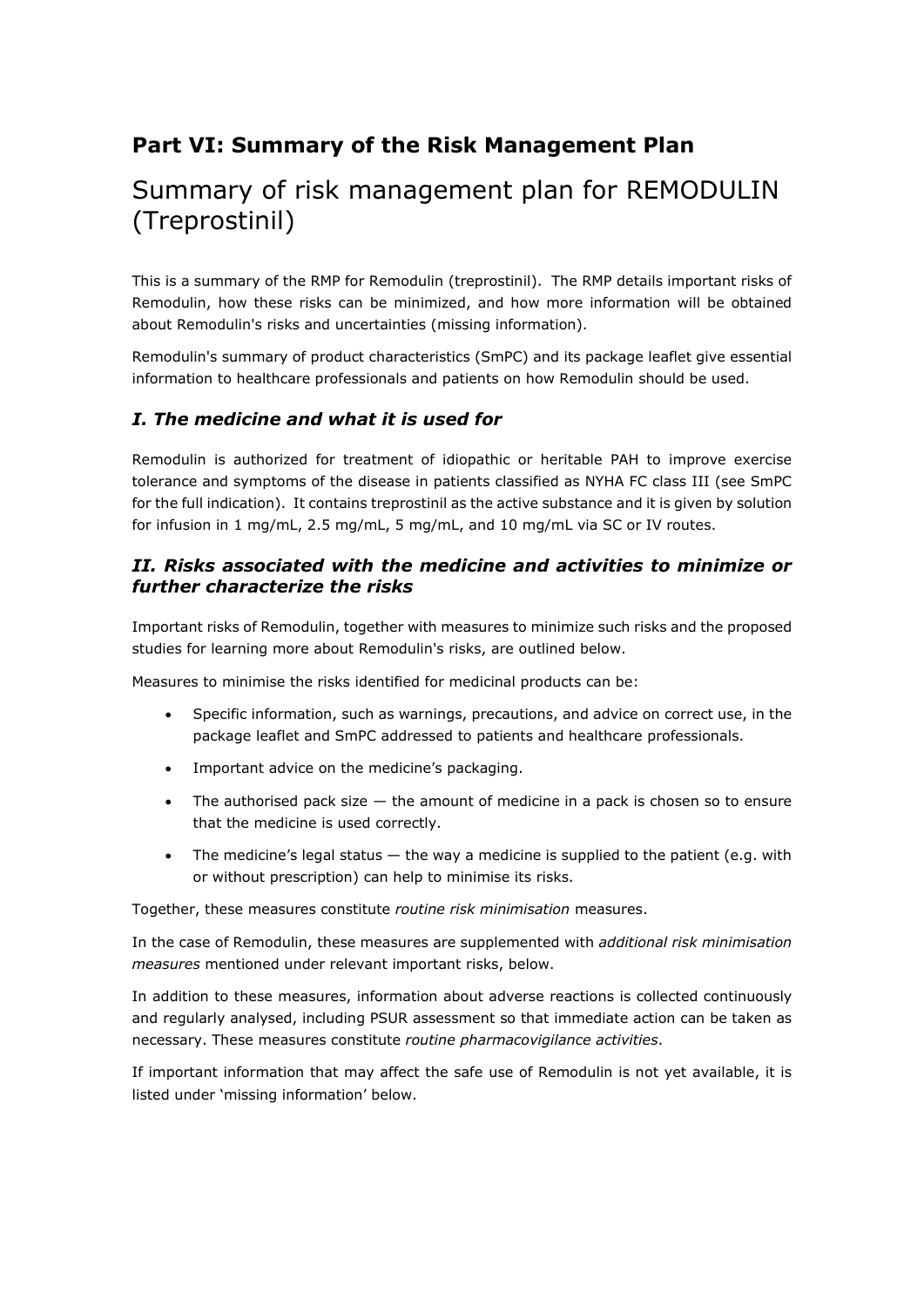## *II.A List of important risks and missing information*

Important risks of Remodulin are risks that need special risk management activities to further investigate or minimize the risk, so that the medicinal product can be safely administered. Important risks can be regarded as identified or potential. Identified risks are concerns for which there is sufficient proof of a link with the use of Remodulin. Potential risks are concerns for which an association with the use of this medicine is possible based on available data, but this association has not been established yet and needs further evaluation. Missing information refers to information on the safety of the medicinal product that is currently missing and needs to be collected (e.g. on the long-term use of the medicine).

| List of important risks and missing information |                                                                                                                                                                                                                                                                |
|-------------------------------------------------|----------------------------------------------------------------------------------------------------------------------------------------------------------------------------------------------------------------------------------------------------------------|
| Important identified<br>risks                   | Risks attributable to Drug Delivery System: central venous<br>catheter (CVC)-related bloodstream infections (BSIs)and<br>sepsis (IV)<br>Safety in patients with hepatic impairment<br>Abrupt withdrawal or sudden large dose reduction<br>Systemic hypotension |
| Important potential risks                       | Bleeding tendencies<br>Co-administration with a CYP 2C8 inhibitor or inducer                                                                                                                                                                                   |
| Missing information                             | Safety of use in patients less than 18 years of age<br>Effects of treprostinil infusion therapy on pregnancy,<br>pregnancy outcome, labor and delivery, lactation                                                                                              |

#### *II.B Summary of important risks*

| <b>Important identified risk:</b> Central venous catheter (CVC) related bloodstream infections (BSIs) |                                                                                                                                                                                                                                                                                                                                                                                                              |
|-------------------------------------------------------------------------------------------------------|--------------------------------------------------------------------------------------------------------------------------------------------------------------------------------------------------------------------------------------------------------------------------------------------------------------------------------------------------------------------------------------------------------------|
| Evidence for linking the risk<br>to the medicine                                                      | A CDC retrospective survey of seven centers in the United States<br>that used IV Remodulin for the treatment of PAH found an<br>incidence rate for catheter-related BSIs of 1.1 events per 1000<br>catheter days (CDC 2007).                                                                                                                                                                                 |
| Risk factors and risk groups                                                                          | All patients with an indwelling CVC used for chronic, continuous<br>administration of IV medication are at risk of developing catheter-<br>related BSI. The level of risk varies between patients and is<br>dependent on a number of factors, particularly the attention paid<br>to scrupulous infection control procedures during manipulation of<br>the medication reservoir and infusion delivery system. |
| Risk minimization measures                                                                            | Routine risk minimization measures:<br>SmPC Section 4.2 provides advice on minimizing the risk of CVC-<br><b>BSIs</b><br>SmPC Section 4.4 indicates that the preferred method of drug<br>delivery is via SC infusion based on the CVC-BSI risk.<br>Additional risk minimization measures:                                                                                                                    |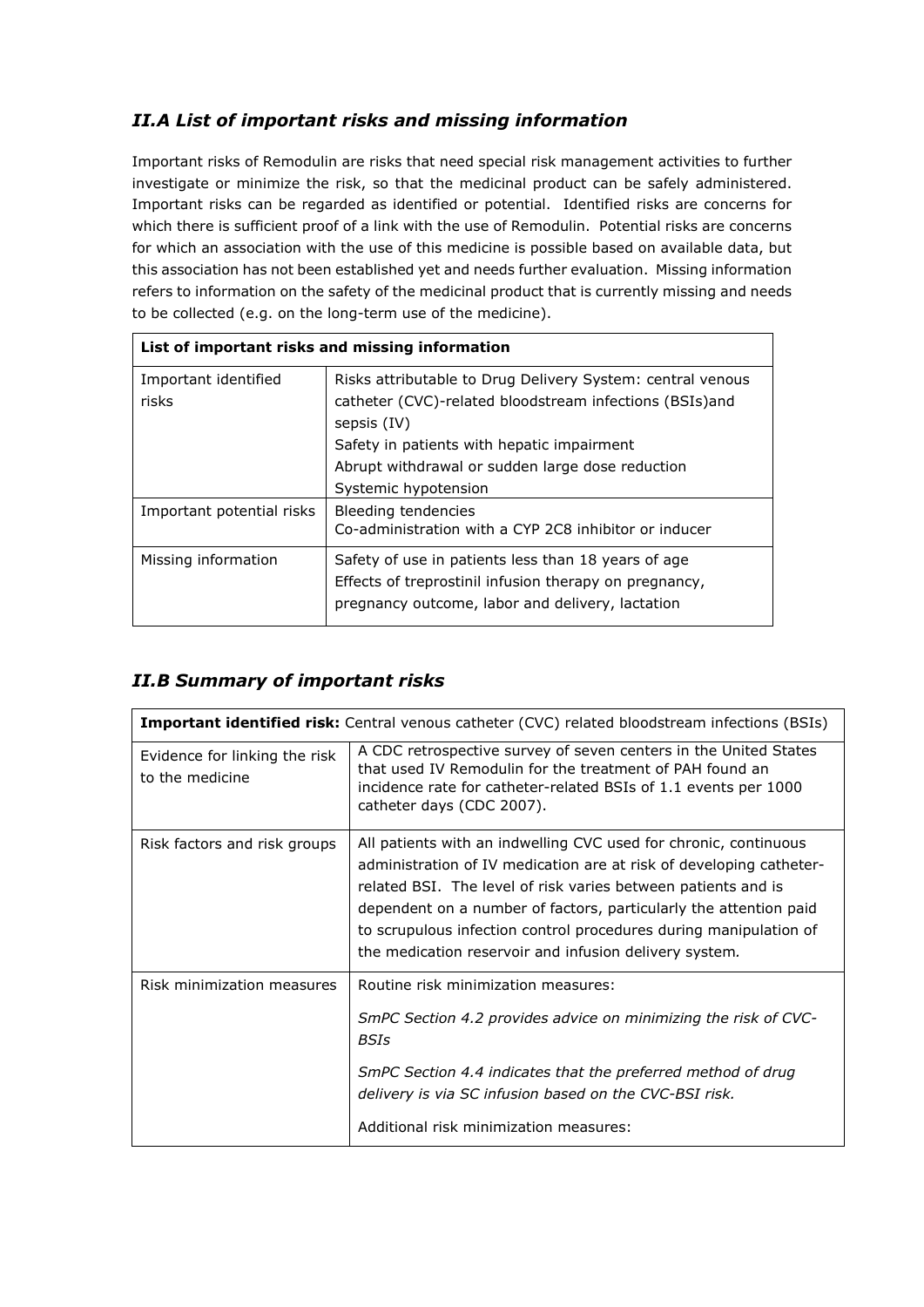|                                                                     | General catheter care based on international catheter care<br>guidelines for Remodulin and Flolan provided by the US Pulmonary<br>Hypertension Association (Doran 2008)                                                                                                 |
|---------------------------------------------------------------------|-------------------------------------------------------------------------------------------------------------------------------------------------------------------------------------------------------------------------------------------------------------------------|
|                                                                     | Recommendations include:                                                                                                                                                                                                                                                |
|                                                                     | To protect the catheter and connecting device with an<br>impermeable cover during a shower.                                                                                                                                                                             |
|                                                                     | hand hygiene.                                                                                                                                                                                                                                                           |
|                                                                     | catheter hub instructions, including use of a closed-hub<br>system and prostanoid reconstitution and administration<br>guidelines                                                                                                                                       |
|                                                                     | Materials used to convey these recommendations include:                                                                                                                                                                                                                 |
|                                                                     | Slide lecture kit for doctors and nurses that presents CVC-<br>related BSI risk minimization techniques and best practice<br>recommendations                                                                                                                            |
|                                                                     | Patient brochure for patients started on IV administration                                                                                                                                                                                                              |
|                                                                     | Dear Doctor Letter to be sent to all potential prescribers<br>informing them of the risks                                                                                                                                                                               |
|                                                                     | Patient Questionnaire on practicalities of CVC-related BSI<br>prevention techniques                                                                                                                                                                                     |
|                                                                     | Events of Special Interest report form for doctors to<br>complete in the event of them becoming aware of a CVC-<br>related BSI.                                                                                                                                         |
|                                                                     | <b>CVC Blood Stream Infection Targeted Follow-up</b><br>Questionnaire                                                                                                                                                                                                   |
| Additional                                                          | <b>Additional PV activities:</b>                                                                                                                                                                                                                                        |
| pharmacovigilance activities                                        | An assessment of risk minimization activities is undertaken every 6<br>months and reported in the PBRER.                                                                                                                                                                |
| Important identified risk: Use in Patient's with Hepatic Impairment |                                                                                                                                                                                                                                                                         |
| Evidence for linking the risk<br>to the medicine                    | Remodulin SmPC                                                                                                                                                                                                                                                          |
|                                                                     | Pharmacokinetic study in subjects with mild to moderate hepatic<br>impairment for Remodulin (P02:01)                                                                                                                                                                    |
|                                                                     | Severe pulmonary hypertension in liver transplant candidates.<br>Ramsay MA, Simpson BR, Nguyen AT, Ramsay KJ, East C,<br>Klintmalm GB. Liver Transpl Surg. 1997;3(5):494.                                                                                               |
|                                                                     | Diagnosis of portopulmonary hypertension in candidates for liver<br>transplantation: a prospective study. Colle IO, Moreau R, Godinho<br>E, Belghiti J, Ettori F, Cohen-Solal A, Mal H, Bernuau J, Marty J,<br>Lebrec D, Valla D, Durand F. Hepatology. 2003;37(2):401. |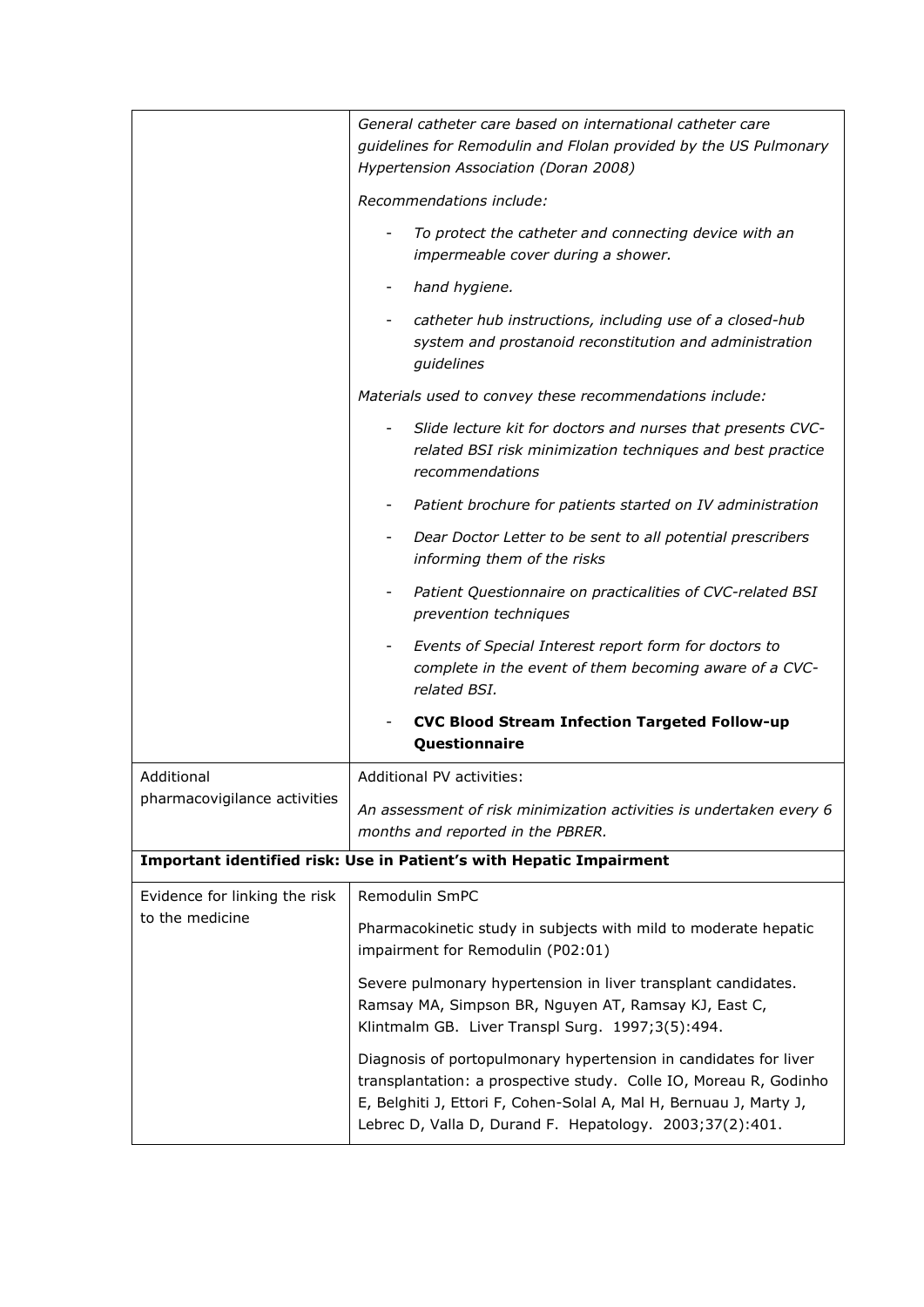| Risk factors and risk groups                     | Patients with underlying hepatic dysfunction, Child-Pugh classes A<br>and B.                                                                                                                                                                                                                                                                                                                                                                                                                                                                                                                                                                                                                                                                                                                                                                                                                                                                     |
|--------------------------------------------------|--------------------------------------------------------------------------------------------------------------------------------------------------------------------------------------------------------------------------------------------------------------------------------------------------------------------------------------------------------------------------------------------------------------------------------------------------------------------------------------------------------------------------------------------------------------------------------------------------------------------------------------------------------------------------------------------------------------------------------------------------------------------------------------------------------------------------------------------------------------------------------------------------------------------------------------------------|
| Risk minimization measures                       | Routine risk minimization measures:                                                                                                                                                                                                                                                                                                                                                                                                                                                                                                                                                                                                                                                                                                                                                                                                                                                                                                              |
|                                                  | SmPC Section 4.2 advises caution when treating patients with mild<br>to moderate hepatic impairment due to the risk of increased<br>systemic exposure of treprostinil leading to an increase in dose-<br>dependent, prostanoid adverse effects. Section 4.2 also provides<br>dosing guidance.                                                                                                                                                                                                                                                                                                                                                                                                                                                                                                                                                                                                                                                    |
|                                                  | SmPC Section 4.3 states that Remodulin is contraindicated in<br>patients with severe liver impairment (Child-Pugh Class C)                                                                                                                                                                                                                                                                                                                                                                                                                                                                                                                                                                                                                                                                                                                                                                                                                       |
|                                                  | Annex 4: Hepatic Impairment Targeted Follow-up                                                                                                                                                                                                                                                                                                                                                                                                                                                                                                                                                                                                                                                                                                                                                                                                                                                                                                   |
| Important identified risk: Abrupt withdrawal     |                                                                                                                                                                                                                                                                                                                                                                                                                                                                                                                                                                                                                                                                                                                                                                                                                                                                                                                                                  |
| Evidence for linking the risk<br>to the medicine | As stated in the Remodulin SmPC, abrupt withdrawal or sudden<br>marked reductions in the dose of Remodulin may cause a rebound<br>in PAH. It is therefore recommended that interruption of<br>Remodulin therapy be avoided and that the infusion be re-started<br>as soon as possible after an abrupt accidental dose reduction or<br>interruption. This is also provided in the Remodulin EU PIL.                                                                                                                                                                                                                                                                                                                                                                                                                                                                                                                                               |
|                                                  | The risk-benefit assessment of the IV external pump versus the<br>LENUS pro® implantable pump describes 1 case involving a<br>variation on the flow rate and associated with the external pump,<br>whereas 23 cases have been identified for the implantable pump,<br>including 11 cases of increased flow rate and 4 reduced residual<br>volume (possibly reflecting an increased flow rate). Five (5) serious<br>cases described an increased flow rate leading to overdose<br>probably due to a pump defect, as considered by the reporter. One<br>patient developed symptoms related to the overdose; cardiogenic<br>shock and cardiac failure were developed in 2 patients,<br>respectively; another patient developed right ventricular failure and<br>respiratory failure; and the remaining patient did not report any<br>other adverse event. In 3 cases, the pumps were described as<br>being defective and were replaced by new ones. |
| Risk factors and risk groups                     | Abrupt withdrawal or sudden marked reductions in the dose of<br>Remodulin may cause a rebound in PAH. Underdose, including and<br>up to abrupt withdrawal, may occur due to device malfunction or<br>human error. Device malfunctions could include infusion catheter<br>kinking or occlusion, infusion device not working correctly and<br>delivering the incorrect dose or depletion of the pump reservoir,<br>thereby precipitating worsening or rebound PAH.                                                                                                                                                                                                                                                                                                                                                                                                                                                                                 |
| Risk minimization measures                       | Routine risk minimization measures:<br>SmPC Section 4.2 advises against interruption of Remodulin<br>therapy due to rebound PAH and suggest restarting therapy as<br>soon as possible after interruption.                                                                                                                                                                                                                                                                                                                                                                                                                                                                                                                                                                                                                                                                                                                                        |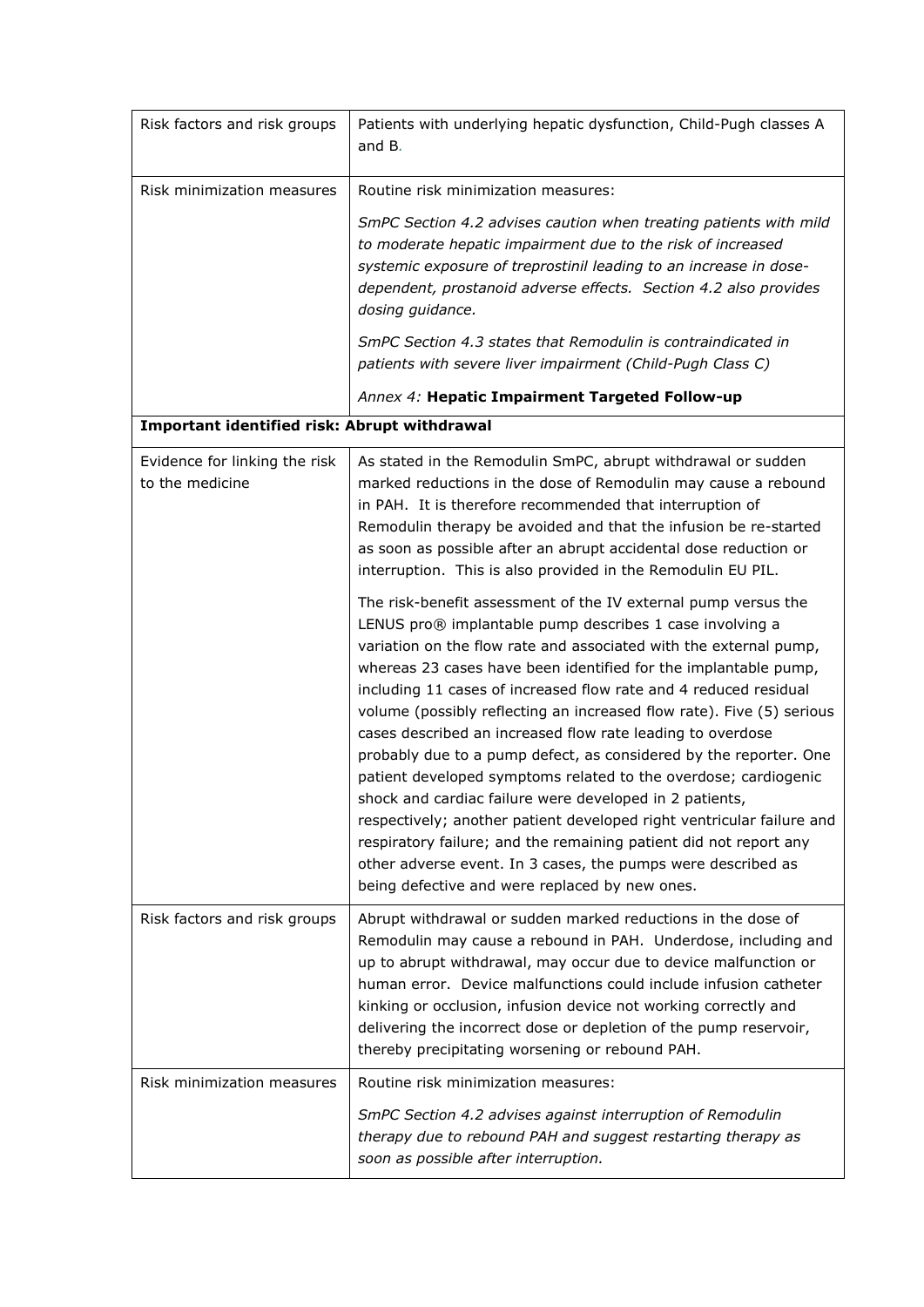|                                                  | SmPC Section 4.2 has detailed recommendations regarding<br>implantable pump alarm and filling procedure Full details on dosing<br>calculations are provided in the manufacturer's device IFU manual<br>(section 11).                                                                                                                                                                                                                                                                  |
|--------------------------------------------------|---------------------------------------------------------------------------------------------------------------------------------------------------------------------------------------------------------------------------------------------------------------------------------------------------------------------------------------------------------------------------------------------------------------------------------------------------------------------------------------|
|                                                  | <b>Implantable pump IFU Manual</b>                                                                                                                                                                                                                                                                                                                                                                                                                                                    |
|                                                  | 5.1 Warnings.<br>Infusion pump may display an increase in infusion rate over the<br>course of its use                                                                                                                                                                                                                                                                                                                                                                                 |
|                                                  | 5.2 Precautions<br>Rapid decrease in flow rate is demonstrated when reservoir volume<br>is less than 2 ml.                                                                                                                                                                                                                                                                                                                                                                            |
|                                                  | Section 11.1.3 Reference Flow Rate and Section 11.2 Flow Rate<br>Deviations The infusion pump may display an increase in infusion<br>rate over the course of its use. Safe clinical use of the implanted<br>pump is assured by comparing the actual flow rate as measured at<br>each refill with the reference flow rate and adjusting the reference<br>flow rate accordingly. Full details on dosing calculations are<br>provided in the manufacturers pump IFU manual (Section 11). |
|                                                  | Annex 4: External or internal pump incidents or dysfunctions<br><b>Targeted Follow-up Form</b>                                                                                                                                                                                                                                                                                                                                                                                        |
|                                                  |                                                                                                                                                                                                                                                                                                                                                                                                                                                                                       |
|                                                  | Important identified risk: Systemic hypotension                                                                                                                                                                                                                                                                                                                                                                                                                                       |
| Evidence for linking the risk<br>to the medicine | Final Remodulin clinical study report (P01:04 and P01:05). In<br>controlled studies of SC Remodulin (P01:04/05), the frequency of<br>hypotension was 4% in the Remodulin group compared with a<br>frequency of 2% in the placebo group. The frequency of syncope<br>was 3% in the Remodulin group compared to 5% in the placebo<br>group. As discussed in the clinical study report, syncope is<br>attributable to the progression of underlying PAH.                                 |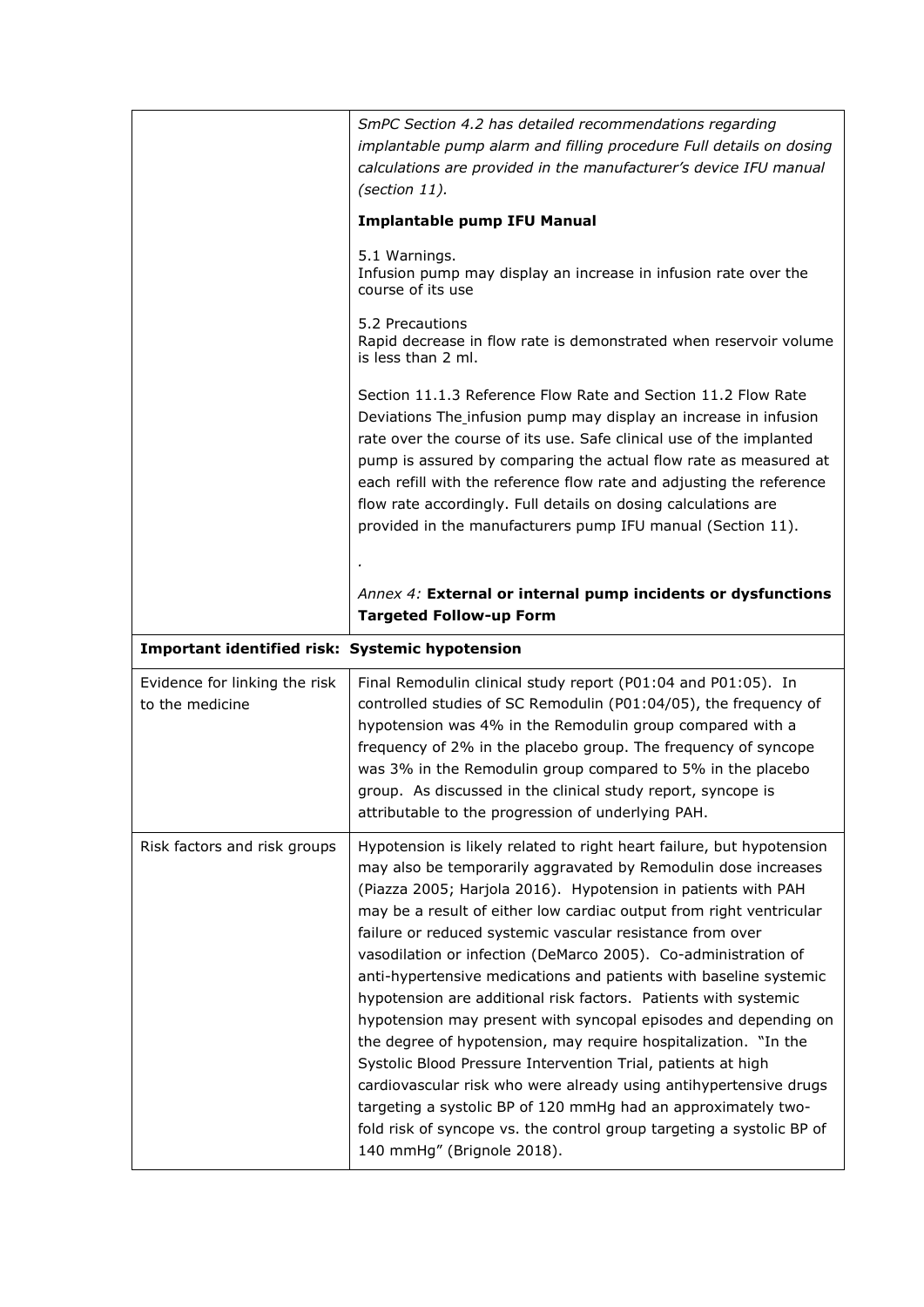| Risk minimization measures   Routine risk minimization measures:                                              |
|---------------------------------------------------------------------------------------------------------------|
| SmPC Section 4.4 suggests monitoring systemic blood pressure<br>specifically during dose titration increases. |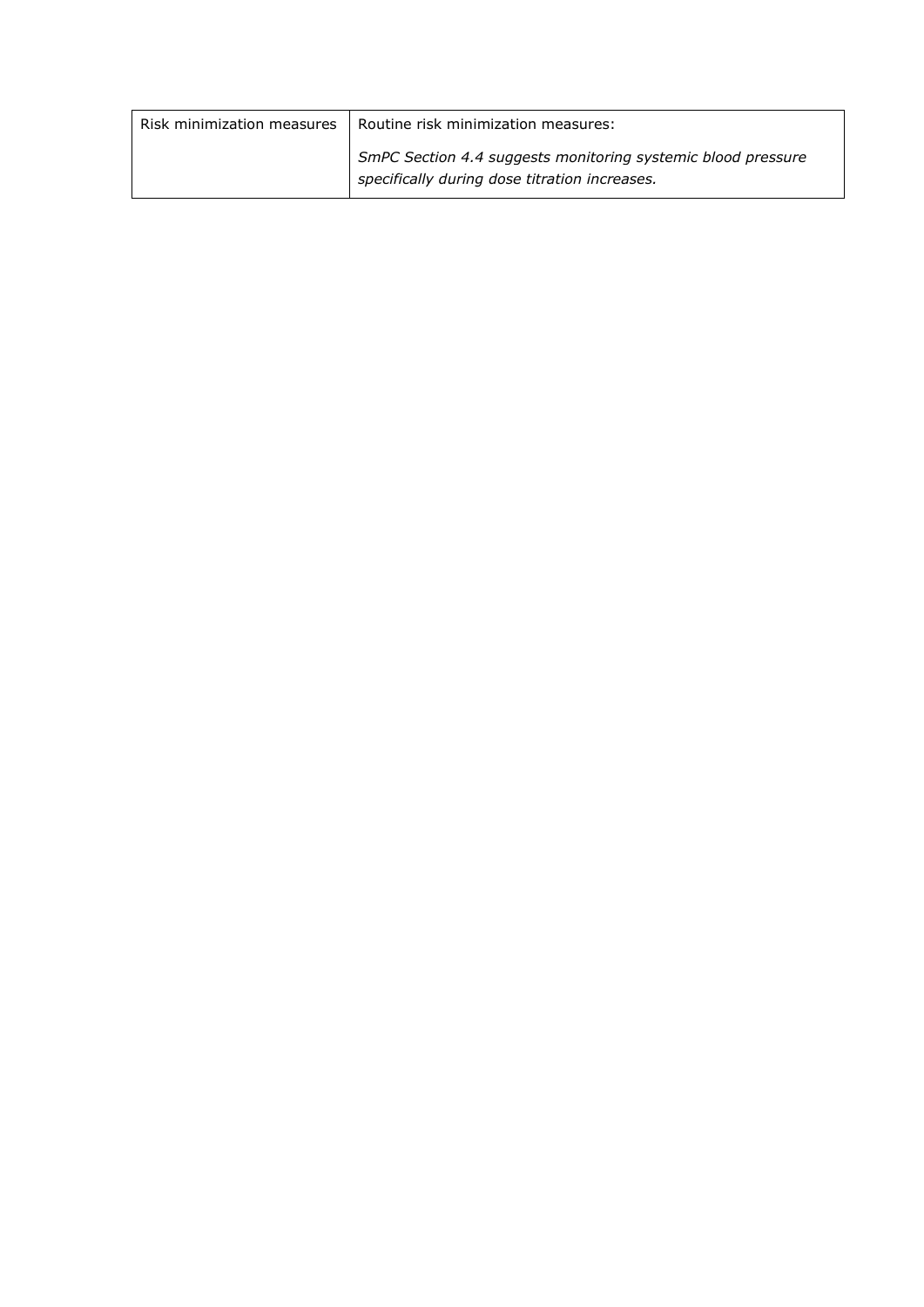| <b>Important potential risk: Bleeding Tendencies</b>                            |                                                                                                                                                                                                                                                                                                                                                                                                                                                                                                                                                                                                                                                               |
|---------------------------------------------------------------------------------|---------------------------------------------------------------------------------------------------------------------------------------------------------------------------------------------------------------------------------------------------------------------------------------------------------------------------------------------------------------------------------------------------------------------------------------------------------------------------------------------------------------------------------------------------------------------------------------------------------------------------------------------------------------|
| Evidence for linking the risk                                                   | Final Remodulin clinical study report (P01:04 and P01:05).                                                                                                                                                                                                                                                                                                                                                                                                                                                                                                                                                                                                    |
| to the medicine                                                                 | Reported episodes of bleeding in the literature likely related to<br>treprostinil have included hematoma (Vachiéry 2002) and bleeding<br>at the SC infusion site (Lang 2006). Subdural hematoma (Tapson<br>2006) and haemoptysis (Sitbon 2007) was considered unrelated to<br>treprostinil. It should also be noted that in the Tyvaso open-label<br>experience, 3 serious episodes of haemoptysis (1 fatal) were<br>reported (current Tyvaso PI). It is unclear to what degree<br>haemoptysis resulted from inhalation of treprostinil, in particular,<br>drug effect of treprostinil by any route, or underlying PH unrelated<br>to therapy (LeVarge 2012). |
|                                                                                 | In clinical trials, 65 haemorrhagic events were reported as SAEs; 5<br>were deemed possibly/probably attributable to Remodulin.                                                                                                                                                                                                                                                                                                                                                                                                                                                                                                                               |
| Risk factors and risk groups                                                    | The incidence of bleeding events is increased in PAH patients (Opitz<br>2009). This applies particularly to PAH that is associated with<br>connective tissue diseases, congenital heart disease, and chronic<br>thromboembolic pulmonary hypertension. Patients taking<br>concomitant medications that are anti-coagulants or inhibit platelet<br>aggregation are at an increased risk of bleeding.                                                                                                                                                                                                                                                           |
| Risk minimization measures                                                      | Routine risk minimization measures:                                                                                                                                                                                                                                                                                                                                                                                                                                                                                                                                                                                                                           |
|                                                                                 | SmPC Section 4.3 states that Remodulin is contraindicated in<br>patients with active bleeding conditions.                                                                                                                                                                                                                                                                                                                                                                                                                                                                                                                                                     |
|                                                                                 | SmPC Section 4.4 advises caution in situations with an increased<br>risk of bleeding due to treprostinil's inhibition of platelet<br>aggregation.                                                                                                                                                                                                                                                                                                                                                                                                                                                                                                             |
|                                                                                 | SmPC Section 4.5 suggests close monitoring of patients taking<br>concomitant anticoagulants due to an increase in the risk of<br>bleeding.                                                                                                                                                                                                                                                                                                                                                                                                                                                                                                                    |
| Important potential risk: Co-administration with a CYP 2C8 inhibitor or inducer |                                                                                                                                                                                                                                                                                                                                                                                                                                                                                                                                                                                                                                                               |
| Evidence for linking the risk<br>to the medicine                                | Final Report Amendment for ABC Laboratories Study No. 49252: An<br>Investigation of the Inhibitory Potential of UT-15C towards Human<br>Hepatic Microsomal Cytochrome P450 Isoforms.                                                                                                                                                                                                                                                                                                                                                                                                                                                                          |
| Risk factors and risk groups                                                    | Patient's adding or subtracting a CYP 2C8 inhibitor or inducer to<br>their treatment regimen.                                                                                                                                                                                                                                                                                                                                                                                                                                                                                                                                                                 |
| Risk minimization measures                                                      | Routine risk minimization measures:                                                                                                                                                                                                                                                                                                                                                                                                                                                                                                                                                                                                                           |
|                                                                                 | SmPC Sections 4.4 and 4.5 advise that administration of<br>treprostinil with an inhibitor or inducer can cause an increase or<br>decrease in exposure, respectively, and that a dose reduction<br>(inhibitor) or increase (inducer) should be considered.                                                                                                                                                                                                                                                                                                                                                                                                     |
| Missing information: Safety of use in patients <18 years old                    |                                                                                                                                                                                                                                                                                                                                                                                                                                                                                                                                                                                                                                                               |
| Risk minimization measures                                                      | No risk minimization measures                                                                                                                                                                                                                                                                                                                                                                                                                                                                                                                                                                                                                                 |